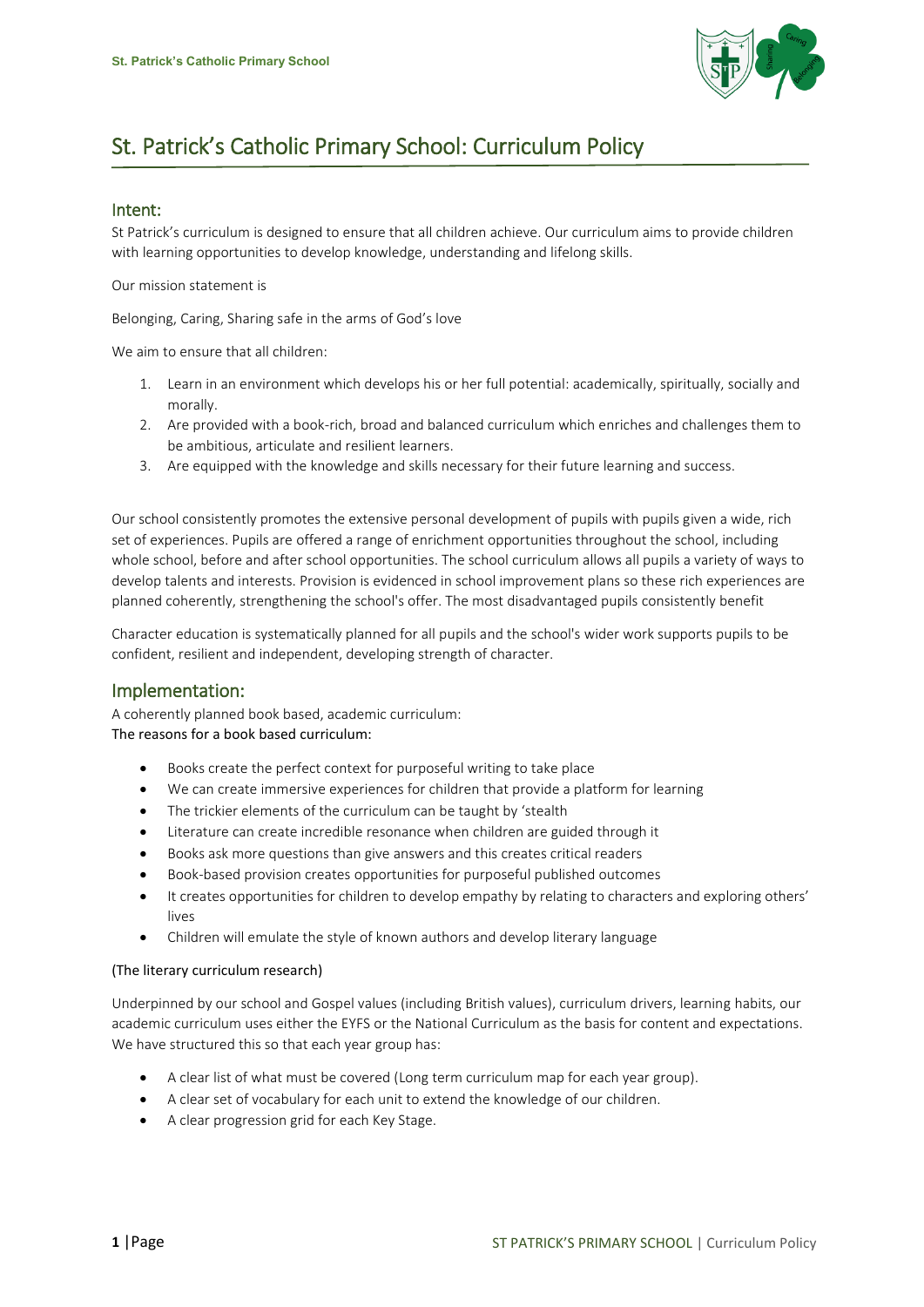

Curriculum maps for each year group ensures each teacher has clarity as to what to cover. The curriculum is successfully implemented to ensure pupils' progression in knowledge and the development of transferable knowledge for each subject in order to shape pupils as, for example, historians, geographers etc.

Out content is mostly taught subject specifically however a topic theme runs through some areas. Continuous provision, in the form of daily routines, replaces the teaching of some aspects of the curriculum and, in other cases, provides retrieval practise for previously learned content.

## Impact:

The impact of our curriculum is that the mission statement of the school: belonging, caring, sharing safe in the arms of God's love, ensures that all children can reach their potential through an inclusive community where they are all valued and have the opportunity to develop: spiritually, academically, morally and personally. We aim that by the end of each Key Stage, the vast majority of pupils have sustained mastery of the content, ensuring that they develop a wealth of vocabulary through their study, knowledge and understanding of the world in which they live.

## Curriculum vision:

At St Patrick's, we ensure the development of the whole person, so that all may achieve their potential and at the same time promote the common good of society. We encourage pupils to Encounter Jesus, Discipleship and Missionary Discipleship.

We aim to develop a caring Catholic Community based upon the life and example of Jesus Christ, which encompasses the life and lives of everyone and everything in our school.

We encourage our children to share their learning with each other, their families and the wider community. To understand our British Values and to value and learn from others around us.

Driven by the national curriculum guidelines, in order to develop the knowledge content of the curriculum, our aim is to make the curriculum relevant and exciting to our pupils, with purposeful outcomes that they care about achieving.

We want our children to have a love of learning, feel passionate about it and have ownership of the outcomes.

We aim to meet the needs of all learners in our curriculum, challenging them and enabling them to problem solve and undertake learning at a deeper level.

We are preparing our children for their future adult lives, whatever they may be.

# Our teaching intentions are:

To shape independent learners who are, explorative, questioning, and creative through:

- Modelling
- Questioning
- Challenging and supporting
- Continuous formative assessment
- Moderation of assessments and judgements
- Valuing everyone's work at whatever ability.

Our provision is informed by educational research into effective teaching practices, cognition, learning and how knowledge and understanding develops. These act as a guide for the consistency and distinctiveness of our curriculum:

- Teaching is based on a clear understanding of cognition, metacognition and learning.
- **•** Teachers have deep knowledge of the subjects they teach.
- **•** Teachers monitor learning and provide feedback.
- The classroom climate created by teachers inspires and motivates all pupils.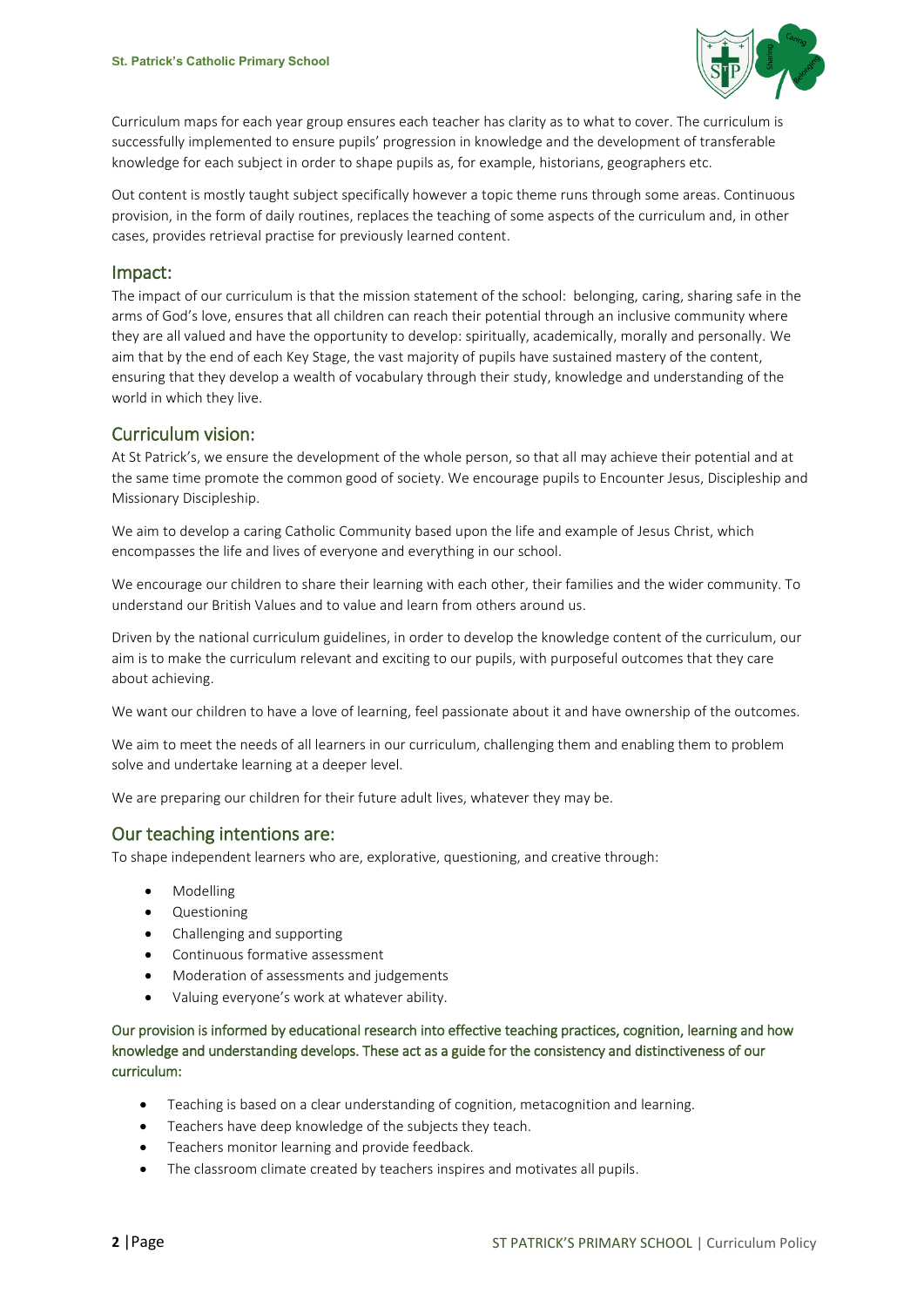

- Pupil groupings are flexible and not solely driven by perceived "ability" or prior attainment.
- Developing strong partnership with parents and carers that influence learning at school and home.
- Teachers empower children to take control of their own learning.

## Implementation:

Our whole school curriculum comprises an entire planned educational experience informed by organisational principles and approaches, making full use of opportunities for real world learning: Pre and post learning maps ensure that children build on learning from previous year groups and gained knowledge from the world around them.

- 
- English **Music**
- Mathematics **Contracts PE**
- Science **MFL**
- 
- 
- Design and Technology
- RE PHSE
	-
	-
	-
	- History **Computing**
- Art RSE

Specialist Roles: PE, Speech and Language, Music tuition, Fun Fit, Healthy Family team, Change4life, Antibullying ambassadors, mental health champions, School based and family SENCO, SLE, Chaplaincy, Minnie Vinnies

Sports: Cricket, Football, Swimming, Rugby, Tennis, Dodgeball, Dance, Athletics, Rounders, play leaders, Netball

Outdoor Provision: Forest schools, outdoor classroom, prayer area, basketball, football, daily mile, quiet Reading area,

Before and After school: Breakfast, afterschool, lunchtime, choir, football, band, drama, cross country

Interventions: speech and language, fun fit, physio, phonics, sensory room, anxiety, cooking, art therapy, nurture groups, playground pals, attachment, self-regulation, maths, fine motor skills, emotional literacy, reading, writing, bereavement, RE, handwriting, transition, language, social stories, friendships, outdoor learning, dyslexia, dyspraxia, problem solving, gross motor, reading comprehension.

Enrichment: Retreat afternoons, Collective Worship, Care and Prayer groups, Remembrance Day, Harvest Festival, CAFOD, Safer Internet and E-safety, DARE, a variety of author days, Book Week, National Poetry day, other religious festival awareness days, Patron Saint's Days, mind body and soul, reflection time, charity support, Monarch Day, sports day, governor diploma award, a variety of residential excursions, sporting events, nativity, end of year play.

#### Impact:

Our curriculum has an ambition for high achievement of all pupils irrespective of background and starting point. This achievement is represented in three key areas:

#### IMPACT 1: Learning

Children are confident and successful learners; demonstrating our values; they want to learn, achieve and make the right choices for their learning. The learning values have progression which provide challenge.

#### IMPACT 2: Progress

Children make progress which is reflected in national tests and examinations which meet government expectations or in the qualifications obtained. Children's progress will be seen in pre and post learning activities which clearly show any new learning and skills gained.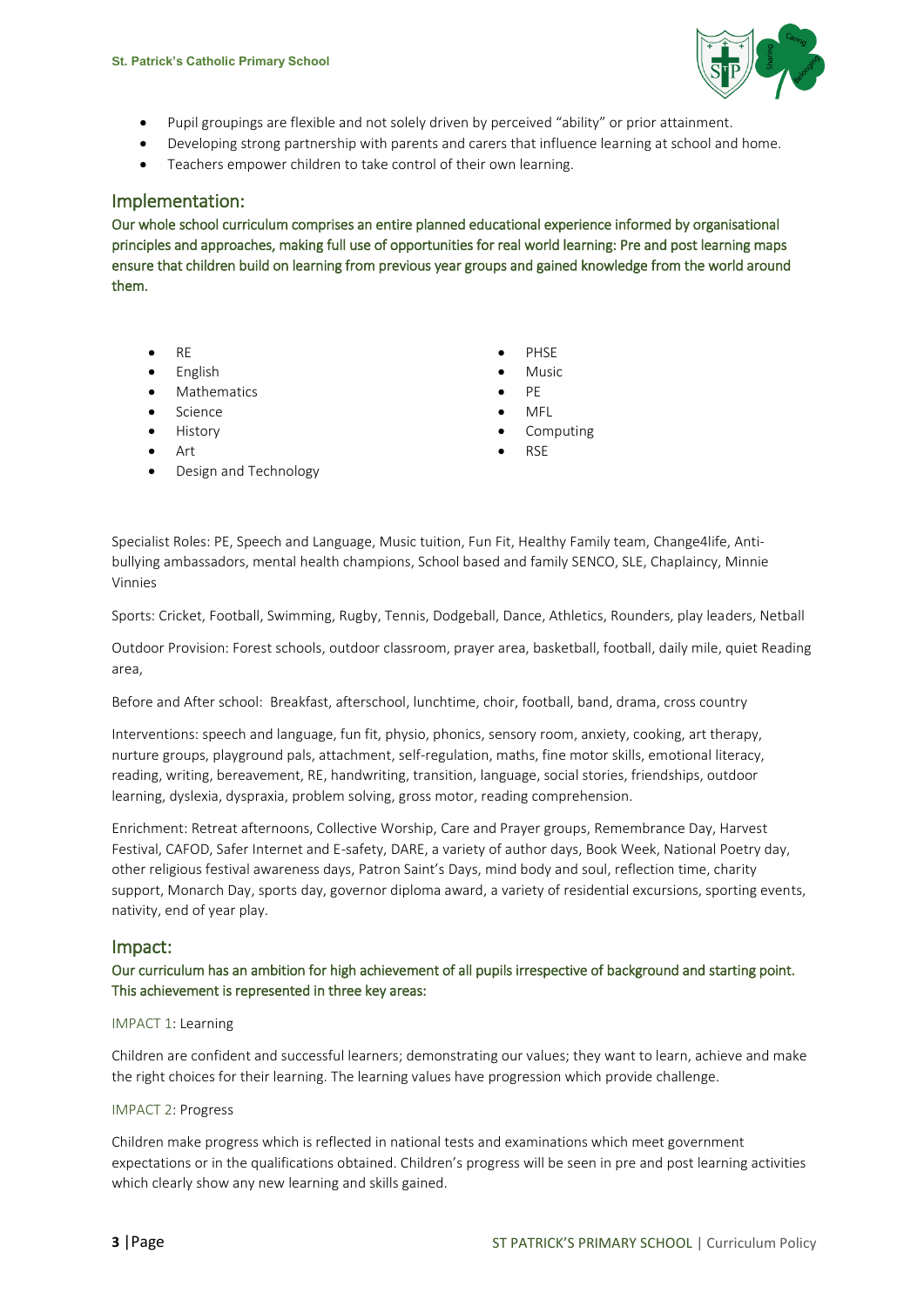

#### IMPACT 3: Personal Development

Children learn to make the right choices for their own safety and development. The choices children make benefit the school and local community.

We regularly review how well our curriculum goals enable achievement:

High Quality Outcomes

- Has the learning journey led to a purposeful outcome or product?
- Do children have ownership of the outcomes?
- Do the pupils experience a taste of the best that has already been achieved?
- Are there relevant contexts for high quality outcomes for English and Maths?
- Are teaching expectations high enough?
- Are there clear assessment criteria?
- Are pupils challenged to think and to evaluate their learning?
- Is assessment purposeful, efficient and used to shape future learning?

We evaluate through monitoring, work scrutiny, data analysis and project outcomes.

Curriculum Content is Responsive and Relevant

- Are pupils able to connect local, national and global contexts for learning?
- Do children experience enjoyment in their learning?
- Do teachers respond to educational research?
- Are the rich resources within the local community and environment being maximised?
- Are tasks adapted to reflect current affairs and technological and environmental changes?
- Is AfL and Quality First Teaching responsive and effective?

We evaluate through monitoring planning, pupil conferencing, evaluations and work scrutiny.

Mastery for all Challenges for all

- At point of learning, is the curriculum sufficiently challenging and appropriate for each child?
- Are there opportunities to develop a deeper understanding of the learning values?
- Are there high expectations for all?
- Does the work of the children show that tasks are rich?

We evaluate through curriculum outcomes, book scrutiny, pupil interviews and assessment.

Embedding Knowledge and Skills

- Do children have opportunities to solve problems and undertake learning at a deeper level?
- Do children have the opportunity to build on their knowledge and skills throughout the school?
- Are knowledge and skills (K&S) carefully planned in the curriculum projects?
- Are there coherent links within projects that increasingly challenge and embed K&S?
- Do children have opportunities to embed their knowledge and skills in the curriculum?
- What knowledge and skills have pupils gained against expectations?
- Is each NC subject given integrity and taught systematically through each Key Stage?

We evaluate through curriculum assessment.

Being part of a Family and a Community

- Does the curriculum engage pupils to be part of a family of learners?
- Do children share their learning with others?
- Do children learn from others?